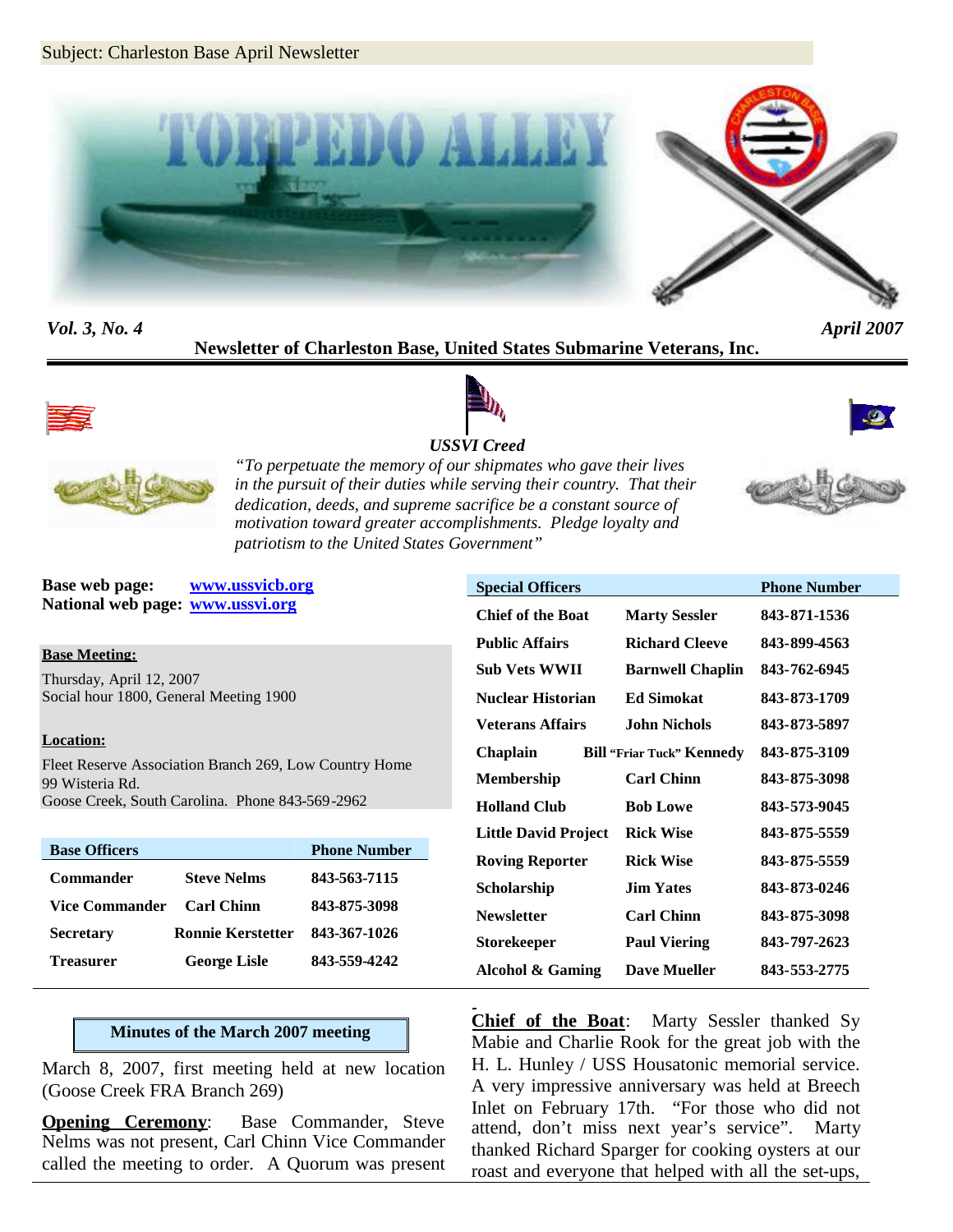and the meeting was commenced at 1900.

**Introductions**: New persons were introduced; Ben Woellert, John Camp, David Wood, John Mackey, Leroy Whirley, Ron Litzenberger, Ed Feidt. Welcome aboard.

**Treasurer**: George Lisle gave the treasurer's report.

**Secretary:** Ronnie Kerstetter asked for a motion to approve the meeting minutes from last month. A motion was made and seconded. Minutes approved.

**Storekeeper**: Paul Viering has nice windbreaker jackets for sale with your name on front and Charleston Base on back. Also new patches are available for purchase.

**Chaplain**: Bill Kennedy presented the binnacle list. Larry Cox's granddaughter, Kyla Lynn Singletary, age 15 that resides in Beaufort SC was diagnosed with a brain rumor. Keith Schnebel has lost weight and is home. Bill Roup is in Health South and is having trouble getting around. Please call and visit him. Ron Willis had knee replacement surgery at Old Business: Trident Hospital and is home. Robert Chinn will have surgery at Trident tomorrow, March 9th to clear blockages in both legs. Arthur O'Meally is at home after brain surgery. Jim Eckles is recuperating at the Palmetto Nursing Center in North Charleston. Please keep these families in your prayers. Calls and visits will be much appreciated. If anybody is sick or needs help contact either Bill Kennedy or Marty Sessler.

**Public Affairs**: Richard Cleeve has more pictures posted on the website. See Richard for any changes or additions to our web site.

**Sub Vets WWII**: Sy Mabie reported that the next Swamp Fox Chapter meeting will be at Ryan's Family Steak House 1314 North Main Street in Summerville, SC on Thursday April 19th, at 1200 (noon). Any Sub Vets member can join the Sub Vets WWII as an associate member and are encouraged to do so. They hold a lunch meeting every other month at Ryan's. "A record number turned out for this year's H.L. Hunley anniversary service. This is where the submarine service started".

The USS Amberjack Memorial Ceremony will be held 11 am Saturday, March 24<sup>th</sup>, at the monument in White Point Gardens (The Battery) in downtown Charleston.

# **Veteran's Affairs**: No report

**Membership**: Carl says that we currently have 270 Charleston Base members. We still have 19 Dink's. We have gotten 26 new members since the first of clean-up, etc.

2007 Eastern District 4/6 & Sub Vets WWII Conference Wednesday April 25 – Sunday April 29, 2007 Daytona Beach, FL, at the Holiday Inn Express Speedway Resort. Registration forms and information on convention available on the national website:

http://www.ussvi.org/Conventions.asp

Amberjack Memorial will be held at White Point Gardens (the Battery) downtown Charleston on March 24th at 1100, which is a Saturday morning. Next month is the St. George grits festival parade, April 14th in the morning.

**Base Commander**: Buddha was not present. Carl Chinn, Base Vice Commander thanked everyone for the success of the Oyster Roast that was held February 24th. The pole barn and storage shed still need lack about 5% to be complete. A working party will be held soon to finish these tasks.

# **District Four**: No report.

We are in the process of establishing a parade committee. Their duties would include rigging the parade float, maintenance, help in pulling, etc. Need someone to head this up and a committee of 3-5 guys. Let Buddha or Carl know if you are interested.

Bill Kennedy is in the process of restarting a flag folding group. These men would fold flags at funerals. If interested drop Bill Kennedy an e-mail.

The Bylaws committee has completed some overdue revisions for the Charleston Base. The proposed changes in Bylaws will be mailed out in the next two weeks for your review. We will vote on the proposed changes at our regular April meeting.

A memorial is being planned for Riverfront Park in North Charleston. Ground was broken in March with the opening planned for July 2007. Don Wolfe discussed the memorials and contribution drive. Engraved pavers can still be purchased. For more information on the memorial, the web site is www.northcharleston.org

Several programs are a possibility for us to be involved in:

· Lazy eye test for pre-school kids, age 4 and 5

· Caps4Kids, giving hats to little kids that loose hair due to chemotherapy.

If you are interested in getting these programs started contact Buddha. Need volunteers to get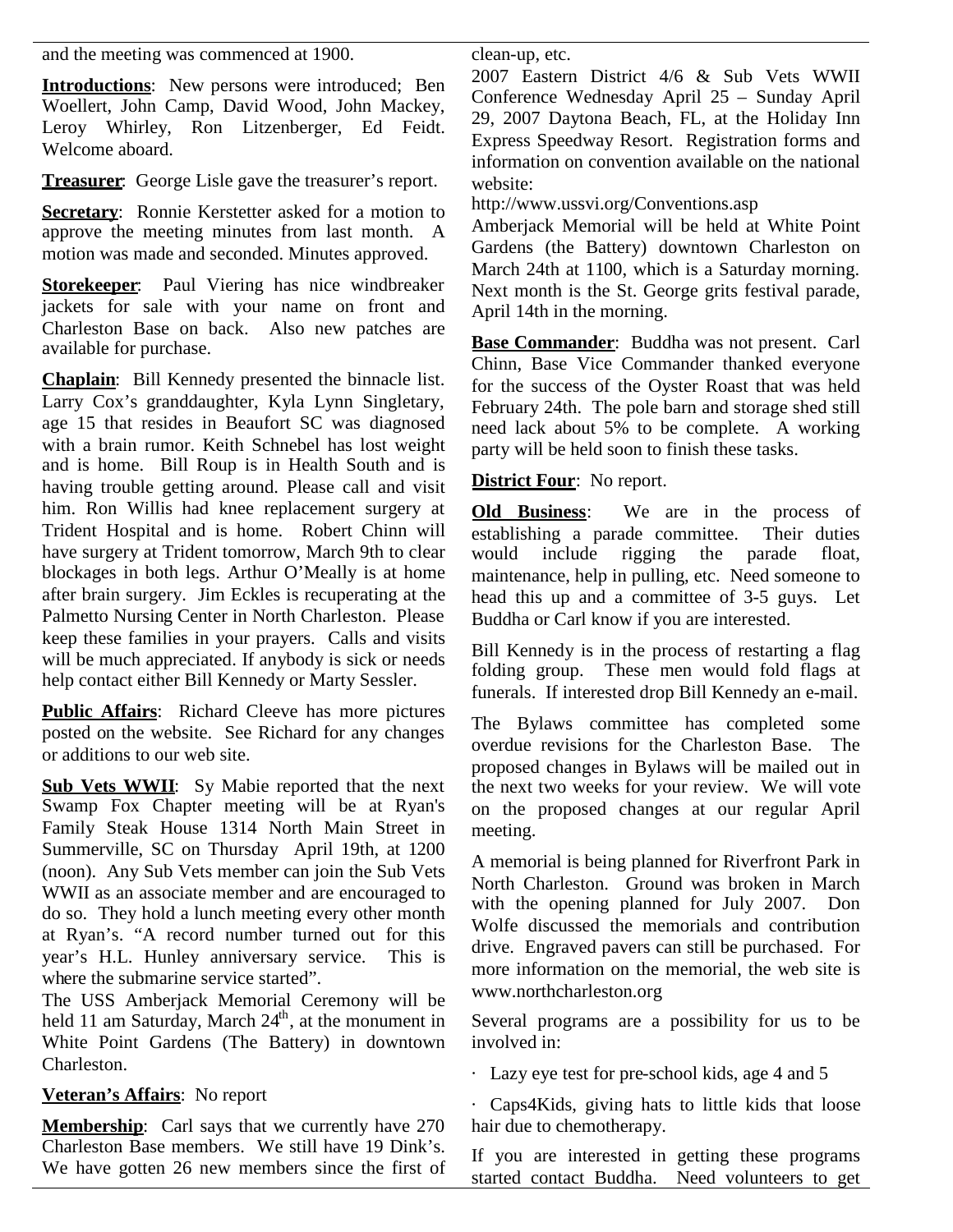January. The Charleston Base is currently the #3 base in the nation for the number of members. Lets all keep recruiting. If you change your home address, phone number or e-mail notify Carl Chinn, our membership chairman, so that he can make the revisions. If you have not gotten your membership card after 2 months let Carl know. Also Carl has the 2007 stickers for the membership cards.

**Scholarship**: Jim Yates was not present. Need more students to apply for our scholarships. Let's get the word out so that we can give more money to help support students.

**Alcohol & Gaming**: Dave "No Neck" Mueller introduced himself to the group. Social nights are held each Wednesday night at the After Battery. Five dollars to get in. We have beer, wine, bottled water, soda, and non-alcoholic drinks. A good meal is served at 1730 until 1830. Whoever cooks, we reimburse for the food costs. All profits go into improvements for the After Battery and back to Sub Vets. The room is heated and air-conditioned. Who can attend? You and anyone that you want to bring. We average 21 members on Wednesday nights. Why do we do this? To promote camaraderie among submariners. We need your support. The After Battery is located 14.538 miles from Summerville.

**Fleet Reserve:** Dave Rein welcomed the Charleston Base Sub Vets monthly meetings to the fleet. "We are so glad that you are meeting here". Upcoming events Saturday, March  $10^{th}$ ,  $11$ am-3pm fundraiser bar-b-que dinners, five dollars. April 14th Elvis show in this room, fifteen dollars, tickets available behind the bar. Applications are available to join the Low Country Fleet Reserve.

these programs off the ground. Would like to see more members involved, we are a growing base.

### **New Business**: None

**Good Of The Order**: Theron Irving read a heart felt appreciation for all the support given to the troops in Iraq. He then presented a flag flown on 30 November 2006 by the marines in Iraq to the Charleston Base. A video will be adapted for the web site with pictures from Iraq.

Nick Nichols presented two brass plaques for the After Battery. AFT BUOY from the Henry L. Stimston and a Group Six with 4 Polaris missile launches from the George Washington.

The depth charge drawing was held. The winner was John Gnodle. Bill Roberts suggested that the Sub Vets flag be posted at our meetings. Ricky Collins has a dining room table and chairs, he is only asking for a donation to the scholarship fund for the furniture. Please let Carl Chinn know about any up coming boat reunions so he can get the word out. Rick Wise has checked on the Little David at the Berkeley Museum in Moncks Corner. A working party will be held to complete some painting on the wood and upkeep for this project. The group gave a hymn salute for Jim Eckles who could not be here tonight.

The Base Vice Commander adjourned meeting at 2007.

### **\*\* End of the minutes for March 2007 \*\***

*"Don't tell mom I'm a submariner, she thinks I play piano in a whorehouse."*



### **Membership and Dues Information:**

As of 1 April we're down to *261* members from a recent

### **Grit Festival Parade**



Charleston Base will participate in the annual World Grits Festival Parade on April 14, in St. George. Parade will start at 1100. Line up is at 1000 on Highway 15, far side of town. The float will leave the After Battery at 0930. We need some guys at the line up site when the float arrives to assist in the rigging. Come out and enjoy riding on the float! If you are really adventurous, you can even ride the float to St. George, with Buddha pulling!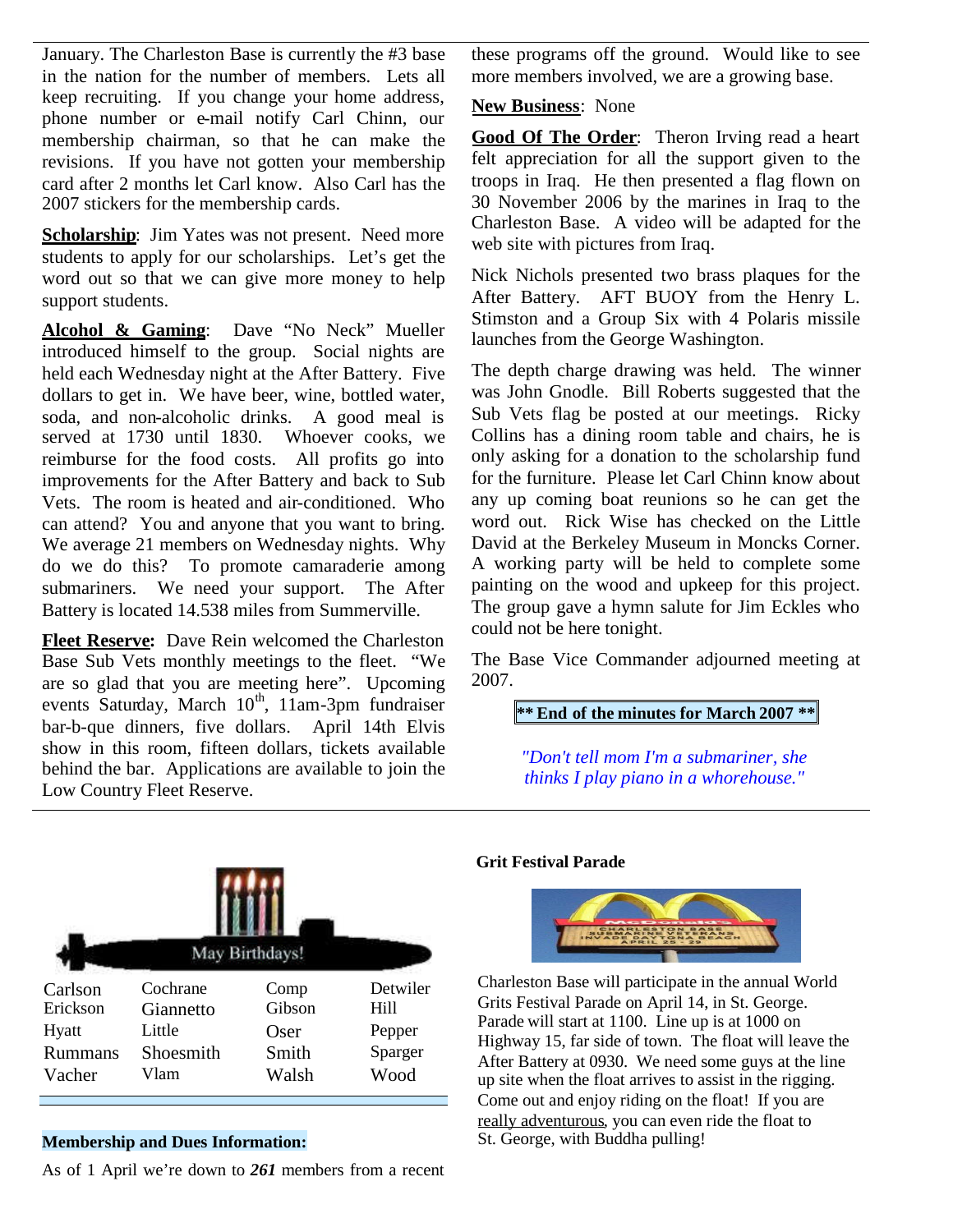high of 276. That drops us back to number 4 in base size, behind Groton (2459), San Diego (331) and Bremerton (266). Keep on recruitin'!

We lost the following 15 members for non-payment of dues:

(13 regular and 2 National Life)

Budde, Jason Campbell, Gary Colitte, N. John Curtis, Robert Harvey, Manning Jones, Rick Lester, Charles Lucas, Steve Martinoli, Leonard Papineau, Larry Presley, Dale Radd, Lucian Siebert, Jacob Sosa, Howard Valdez, Bernard

If you have any changes to your membership info (address, phone, e-mail, etc.) you can now make those changes directly on-line in the Sub Vets national database. If you make changes, please let me know at **chasbasemembernews@sc.rr.com** or **carlc@sc.rr.com** or call 875-3098. This is so we can keep our local information current and accurate. If you want, I can make the changes for you...just let me know.

#### **Membership Drive**

Started in November was a membership drive for 2007. The numbers are in!

Since 1 November we gained 37 new members. Several were transfers from Member-At-Large status, some found us and some were actually recruited. Not counting the MALs since that was a joint effort by Buddha, Ronnie Kerstetter and myself it makes Dave Rein the winner with 3 new members. Congratulations Dave!

*Here was the deal: Recruit as many new members as you can. The guy who recruits the most new members before 1 April 2007 will get 2 years Charleston Base membership dues paid. Make sure that you let me know when you recruit a new guy, if he joins you get credit and I can track the numbers.*

Carl



April 14 – World Grits Festival Parade St. George, Line-up at 1000, starts 1100

April 25-29 – Eastern Region Districts 4&6 Combined Conference, Daytona, FL

#### **Annual Elections**

Officers are elected at the regular meeting in May each year. If you desire to run for one of these positions:



http://www.worldgritsfestival.com/index.cfm

## **April Submarines Lost:**

| <b>USS Pickerel</b> | SS 177         | April 3, 1943  |
|---------------------|----------------|----------------|
| USS Grenadier       | SS 210         | April 22, 1943 |
| <b>USS</b> Snook    | SS 279         | April 8, 1945  |
| <b>USS</b> Thresher | <b>SSN 593</b> | April 10, 1963 |

*There is a port of no return, where ships May ride at anchor for a little space And then, some starless night, the cable slips, Leaving an eddy at the mooring place . . . Gulls, veer no longer. Sailor, rest your oar. No tangled wreckage will be washed ashore.*

#### **Submariners Bring Cheer to Atlanta Hospital**

By Mass Communication Specialist 1st Class (SW) Terry W. Matlock, Navy Office of Community Outreach Public Affairs

Sailors from USS Georgia (SSGN 729) visited Scottish Rite Children's Hospital here March 14, delivering caps and smiles in support of the Navy's "Caps For Kids" Program.

The Sailors of the Kings Bay, Ga.-based, Ohio-class guided-missile submarine presented command ball caps as well as other donated ball caps from commands around the fleet while visiting more than 40 enthusiastic hospitalized children.

"I think that this is a great program," said Kate Carpenter, a Scottish Rite Children's Hospital internist for volunteer services. "Kids love visitors, and sometimes it takes their mind off things, when they are having a bad day, to get a knock on the door and receive a gift to know that someone from the outside really cares and is thinking about them."

The Caps for Kids visit was one of many community relations events during the Atlanta Navy Week, March 12-18. The Navy week is designed to increase Navy awareness by providing heartland communities opportunities to meet Sailors first hand, and strengthen the rich and diverse relationship between the community and the U.S. Navy.

"I think that the 'Caps for Kids' program is beneficial to both the kids and the Sailors alike," said Machinist Mate 3rd Class (SS) Kenneth Ridley. "I think the children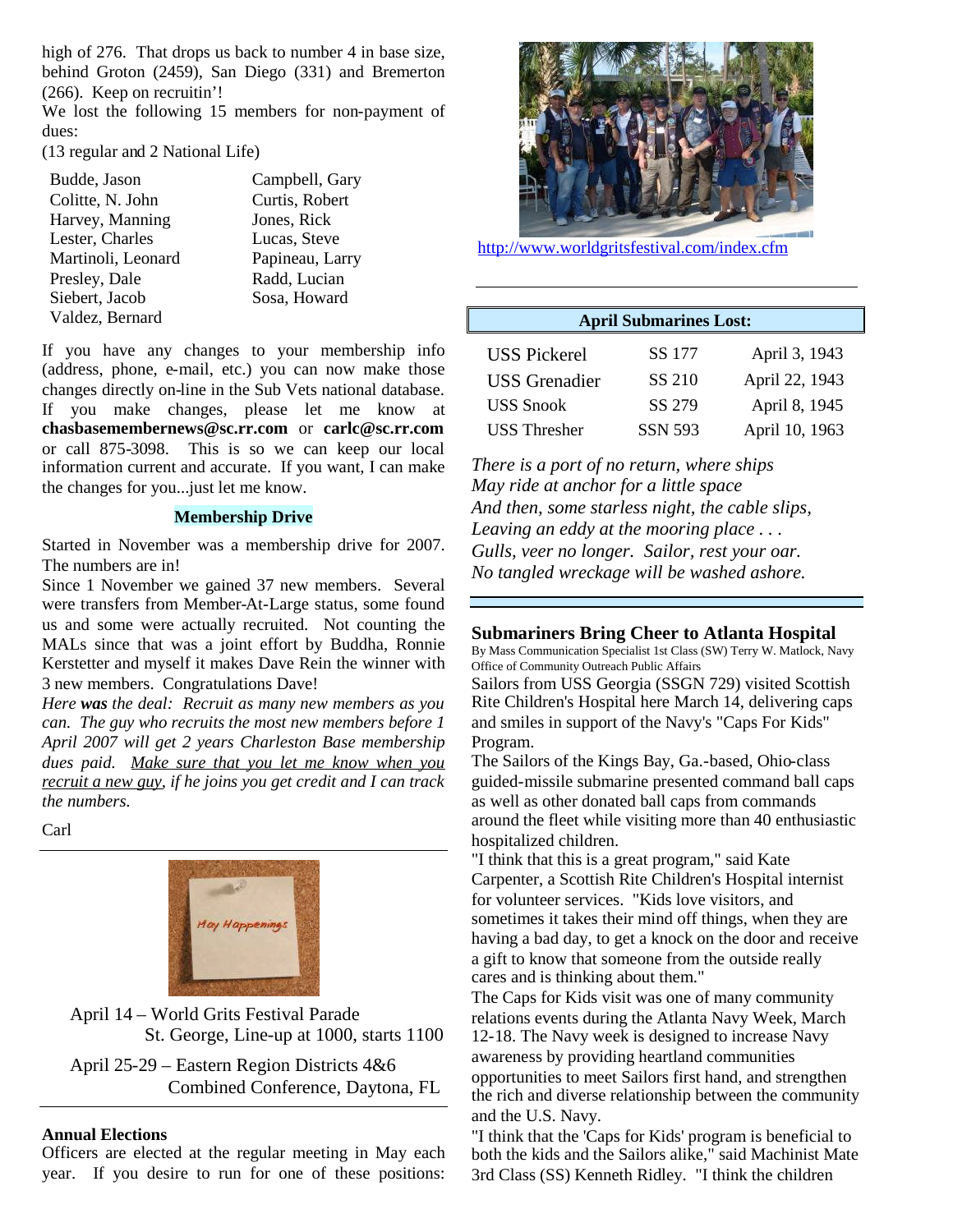Commander, Vice-Commander, Treasurer or Secretary, please get your nomination to Stan Standrich as soon as possible so your name will be on the ballot!

### **From District 4 Commander**

What may be the last combined District 4/6 Convention will be held in Daytona Beach, Florida from April 25th to 29th. Hotel Rooms are still available and currently only a handful of Charleston Members are attending. In the past, I have shrugged off attending these events as I had thoughts of "Who would I know and would I have a very good time"? Well, the convention that Charleston Base put on last year changed my opinion. Since then, I have attended several others out of the area events and have always had a great time. This convention is shaping up to be the same. If you have never attended, I am positive each shipmate would have interesting stories to tell and interesting people to listen to. The food is great, including the Hospitality Room. During the convention, I will be proposing to split off from our Southern District 6 and will plan to hold our own event, but on a smaller scale in 2008. See the Web Site for the application or call me at 871- 9533.

Next is the USSVI Calendar that is on the National Web Site, a very useful and powerful tool. This tool is on the USSVI.ORG and can be updated. All base events can be listed and are reflected on the District Commanders Calendar, as well as the Regional Calendar. If the Regional Director or the District Commander puts something on their calendars, it gets pushed down to local base calendars. This helps in coordination and scheduling of events and is especially very useful when scheduling things that will impact on other bases. These Calendars are viewed by any one who looks on the USSVI web page at http://ussvi.org/calendars.asp. The Web Master has indicated that the USSVI calendars are very under utilized. The more information we as Charleston Base/District 4 place on the calendar, the more in the know our members will be of our events and the events of other bases around them.

SUBVETS Anniversary Celebration will be held in Groton CT. There are still have many slots open for the Return to Submarine School and Boat Tours as well as the Golf Tournament and grand Banquet. Also, Tommy Cox will be performing all of his Submarine Songs in what he is saying is going to be his last public performance. If you want more information about these events for the Anniversary Celebration the registration:

http://subvetsgroton.org/Base Documents/Anniversary\_Registration\_2007.doc

### **Terminology Trivia** *"Slush Fund"*

Slush, a watery mixture of fats made from scraping empty meat storage barrels, was often sold ashore by the ship's cook, who would pocket the profit. This money became known as a slush fund.

enjoyed it just as much as I did and I would encourage anyone who has this opportunity to participate in this program."

Since "Caps for Kids" became a Navy national outreach effort in 2000, more than 300 commands and thousands of Sailors have donated ball caps and other Navy memorabilia, along with their time, to more than 500 hospitals across the country.

### **Two sailors killed on submarine**

One injured sailor was airlifted to hospital in Alaska

Two British sailors have died in an accident on a nuclear submarine.

The Ministry of Defence (MoD) confirmed there had been an explosion on HMS Tireless during an exercise under the Arctic icecap at 0420 GMT on Wednesday (21 March).

One other member of the crew of the Devonportbased submarine was injured and is receiving medical treatment. Failed air-purification equipment is thought to have caused the explosion. The MoD expressed its "deep regret" and said an inquiry would be carried out.

The SSN Attack Submarine was on a joint British-American exercise off the coast of Alaska when the incident happened. The MoD said a small explosion had caused "a small amount of smoke", which had been contained in the equipment and the immediate area.

A spokesman said the reactor was unaffected by the accident and stressed Tireless was not one of the submarines that carries Trident missiles. The submarine was safe and on the surface, it confirmed.

The dead sailors' next of kin have been informed and a statement is expected to be released on Thursday. An injured sailor was airlifted to a military hospital at Elmendorf Air Force Base near Anchorage with non life-threatening injuries and is expected to make a full recovery.

In a statement, the MoD said: "The two members of the crew died as a result of the initial accident.

"Their next of kin have been informed and our sympathies are with them and their friends at this difficult time." The MoD said the ship's company dealt with the incident "quickly and professionally" and, as a result, there was only superficial damage to the forward compartment.

"The submarine was never in any danger, its nuclear reactor was unaffected, it quickly surfaced and is completely safe," the MoD added. A Board of Inquiry investigation will follow, with military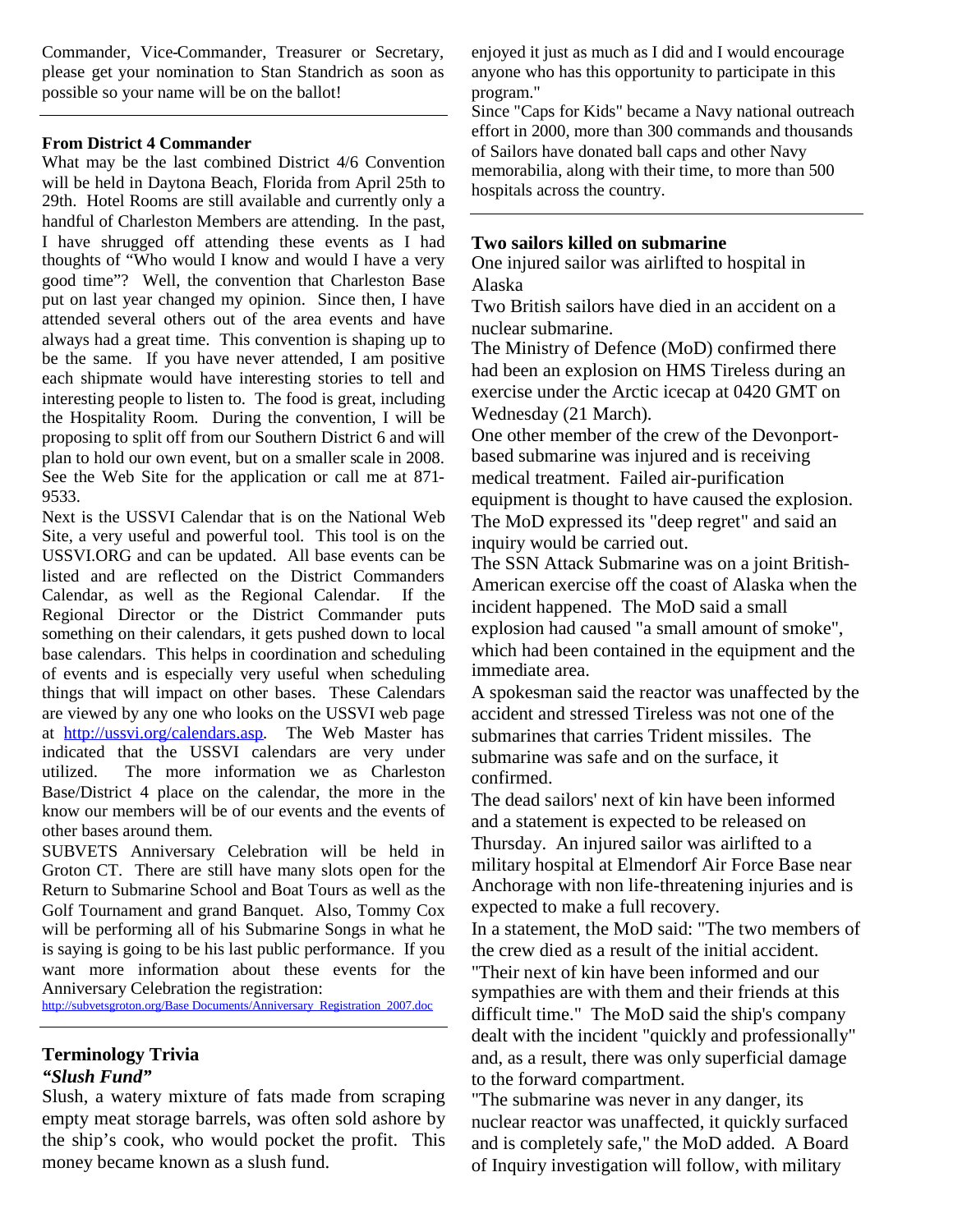### *"Wallop"*

Admiral Wallop of King Henry VIII's navy gained notoriety after he and his ships were sent to the French coast to retaliate for the burning of the town of Brighton, England. He so thoroughly destroyed his enemies that his name now indicates a mighty blow.

**Tricare Help While Traveling:** If you are planning a trip or move it would be prudent to determine in advance where you will be able to obtain health care. One option is to go to the nearest Military Treatment Facility (MTF). You can locate the locations of all of the 237 existing MTF's at www.tricare.mil/mtf/. Retirees and/or dependents should verify the MTF will provide them non-emergency treatment if needed. Depending on geographic location and available capacity, routine care may be restricted to active duty or local residents only. If there is no MTF available in the U.S. geographic area you plan to be in you can use any physician or facility that accepts Medicare. In the Philippines and Puerto Rica you will have to locate a Tricare authorized physician or facility for routine care. If you do not use one that has been already certified by Tricare do not expect to have your Tricare claim to be paid. For more specific info on the overseas area you will be in refer to: www.tricare.mil/overseas/Overseas. Most likely you will be expected to pay the bill in full and submit your own claim.

For overseas emergency care Tricare beneficiaries may seek medical treatment from any host nation provider and file a claim with the exception of those in the Philippines and Puerto Rico. If Tricare agrees it was a valid emergency situation beneficiaries can expect reimbursement. For the Philippines a complete listing of all Tricare authorized facilities and physicians in the country are available at http://tpaoweb.oki.med.navy.mil. For other countries contact your Tricare regional office (North, South, or West) for advice on where to go. If unable to obtain a plausible recommendation you can always refer to SOS international at www.internationalsos.com. This site will provide contact information on SOS offices throughout the world which should be able to give you a qualified and safe physician/facility referral. Be sure to inquire if the medical care providers they recommend are Tricare authorized if you intend to submit a claim for reimbursement.

investigators examining what happened to see if there are any wider implications and lessons can be learnt.

Tireless was launched in 1985, but the piece of airpurification machinery thought to have failed was fitted as part of an update in 2001. The piece of equipment which malfunctioned is fitted to all Trafalgar Class submarines. The MoD said it had a 100% safety record to date but, as a precaution, its use on other boats would be restricted until safety checks could be carried out.

### *MoD inquiry*

Admiral Sir James Burnell-Nugent, Commander-In-Chief Fleet, said: "I very much regret that this incident has occurred and my thoughts go out to the family and friends of the men who have lost their lives. I also wish to pay tribute to the crew of HMS Tireless that this incident has been dealt with and contained so professionally."

Submarine expert Mike Critchley said it was easier for submarines to surface in the sea rather than in the Arctic, noting that it was fortunate that the ice in that region was thin. He said: "Other areas of the Arctic [ice] can be extremely thick and they could never have got up through it."

The Tireless has suffered a number of problems over the years.

### *Military fact file*

In 2000 a fault was discovered on board, forcing all 12 hunter-killer nuclear submarines in the UK fleet to undergo intensive inspections. The submarine became stranded in Gibraltar in May of the same year with a leak in pipework leading from the nuclear reactor system. Her presence there for nearly a year while repairs were carried out put a strain on relations with Spain and caused outrage among environmentalists.

In May 2003 she was taken to Scotland for repairs and prompted a MoD inquiry after colliding with an object at sea. The vessel normally carries a crew of 130. Since her launch, the submarine has completed a number of patrols from the North Atlantic to the Mediterranean, including several under-ice expeditions.

### **Tricare For Life Prior To Age 65**:

The Tricare program is essentially a modernized and upgraded version of the program called CHAMPUS from 1966 until 1995. To a great extent, they are the same program. Tricare is governed by the same law (now amended) as CHAMPUS was in 1966. Before 1 OCT 01, all Tricare beneficiaries lost their Tricare eligibility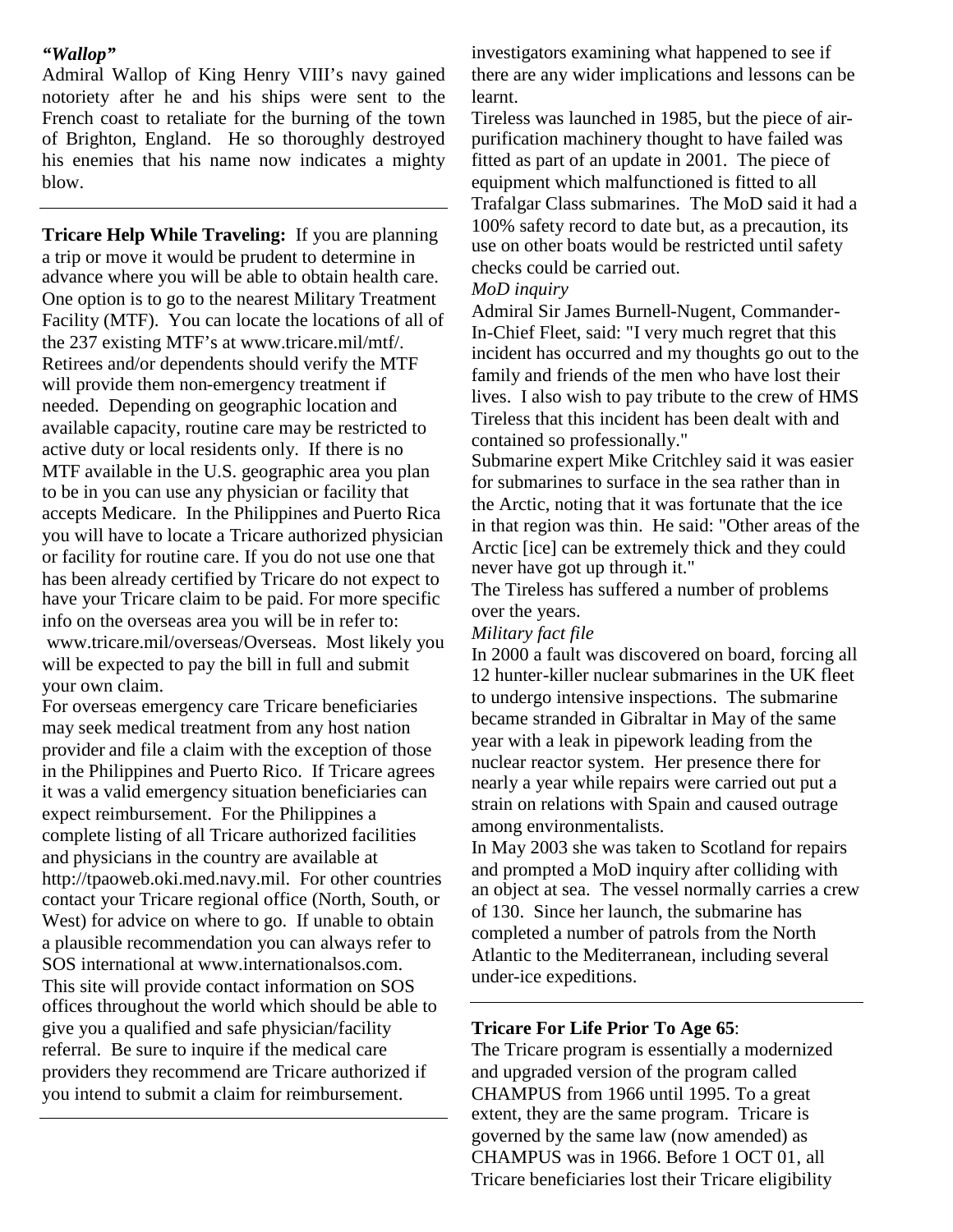

## **Reunion News**

All Hands Reunion for the USS Sennet SS-408. April 22- 26 at the Holiday Inn, Mt. Pleasant/Patriots Point POC: Ralph Luther 843-851-7064 email: rluther@bellsouth.net

## **Thank You Received**

Charleston Base recently received a card from Howard and Stella Sparger. They wanted to thank us for the oyster roast and say "they had a great time and that we have a great bunch of guys". Howard is Richard Sparger's brother.

### **USFSPA Reform**

The Defense Department has unexpectedly sent recommendations to staff of the House and Senate Armed Services Committee to be considered as amendments to the Uniform Services Former Spouse Protection Act including:

- Base former spouse award amount on member's grade/years of service at the time of divorce (and not retirement),
- Prohibit award of imputed income while still on active duty
- Permit designation of multiple SBP beneficiaries

FRA hosted a strategy meeting of the Military Coalition's Retired Affairs Committee on the recommendations at National Headquarters today, and continues to work toward the introduction of legislation to address the inequities in the onerous law.

### **USS S-28 Memorial**

The granite monument was recently set in place for the USS S-28 memorial in Battleship Park near the USS North Carolina BB18, in Wilmington, NC. A dedication ceremony is planned for May 5, 2007, at 1000. This will be in conjunction with the Joint USSVWWII SE Regional / USSVI District #3 Meeting. POC is Wayne Powell, Tarheel Base.

automatically if they became entitled to Medicare Part A at age 65, even if they were enrolled in Part B. That was a result of the 1966 law that created CHAMPUS as an interim program. Congress never intended CHAMPUS to provide lifetime coverage. It was intended to provide health care coverage between the young age when most uniformed service members retire and when they become entitled to Medicare at age 65. That changed when Tricare for Life began on 1 OCT 01. For the first time, Tricare beneficiaries could retain their Tricare eligibility after gaining Medicare coverage at age 65. They were required to enroll in Part B of Medicare in order to do that. Active-duty family members, as well as retirees and their families, were treated differently by the 1966 CHAMPUS law. Their benefits were described in two separate sections of the law. The 1966 law provides that a CHAMPUS beneficiary who becomes entitled to Part A of Medicare at any age or for any reason may not retain CHAMPUS eligibility. There was no mention of a Part B enrollment requirement in the original legislation. It was not until 1991 that Congress amended that provision of the 1966 law to allow a beneficiary of Medicare Part A to retain CHAMPUS eligibility, provided he was enrolled also in Part B of Medicare. With that amendment, a CHAMPUS beneficiary who became disabled, as defined by Medicare law and regulations, could have Medicare parts A and B, plus CHAMPUS. Such people were initially referred to as dual eligibles. There was no "CHAMPUS for Life". With the subsequent advent of the Tricare for Life (TFL) program it was decided to refer to them as TFL members even though it is possible they could recover from their disability and revert back to ordinary Tricare status. As it stands now, a Tricare beneficiary who qualifies for Medicare disability benefits has exactly the same coverage as the person entitled to Medicare because he has reached age 65. However, the legal requirement for Medicare Part B enrollment still stands for all but active-duty family members. Thus:

- A retiree or a retiree family member who becomes entitled to Medicare because of disability is eligible for Tricare for Life, provided he is enrolled in Medicare Part B.

- A disabled active-duty family member becomes eligible for Tricare for Life in the same way, but without the requirement for enrolling in Part B. Under Social Security rules an individual who becomes disabled and is unable to work can draw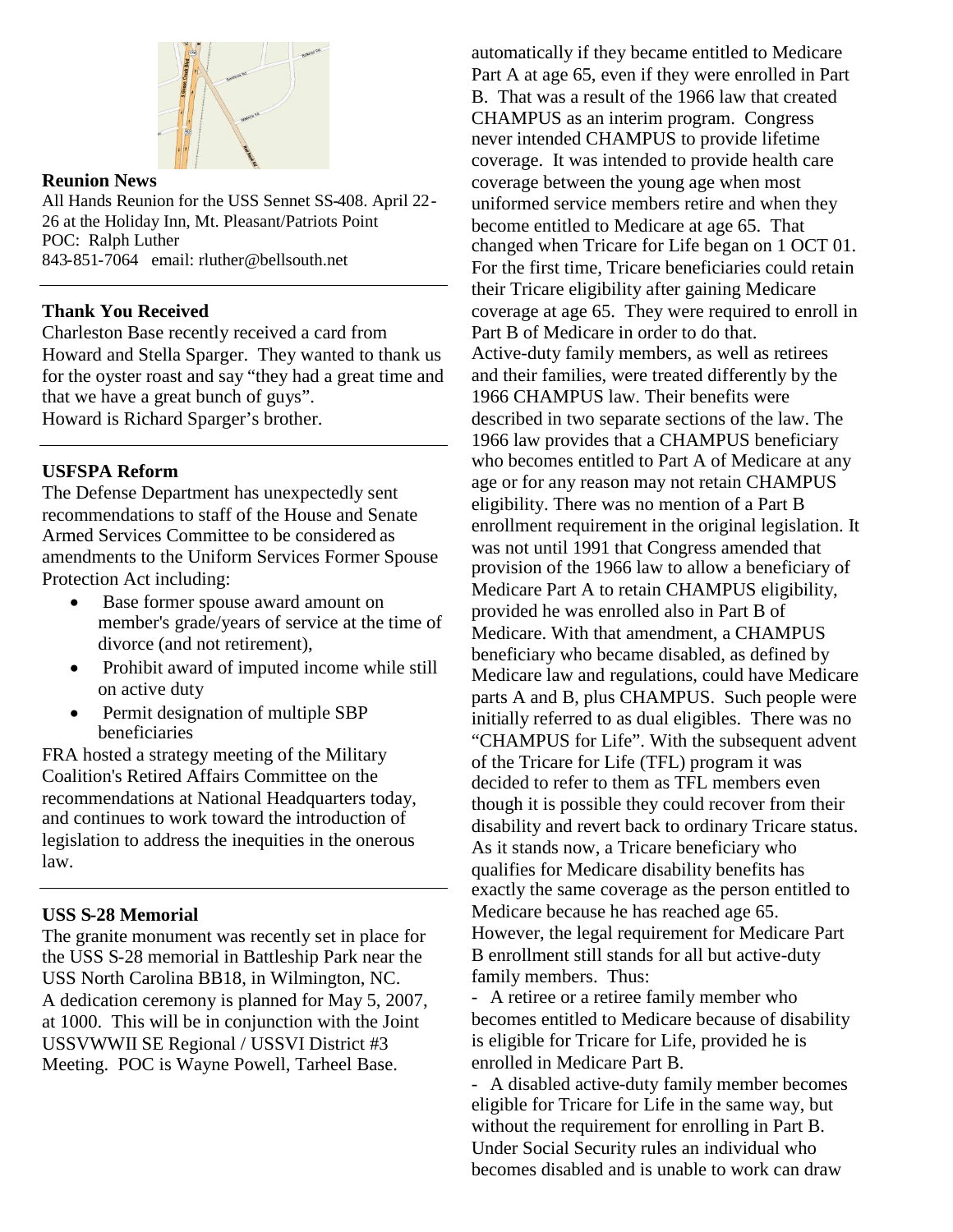

**USS S-28 (SS 133), July 4, 1944 - 49 Men Lost** On June 20, 1944, LCDR J.G. Campbell assumed command of S-28, his first command. The ship had finished a normal upkeep period on June 12 and continued on her assigned duty of training enlisted personnel and engaging in sonar exercises with ships under control of COMDESPAC.

On July 3, S-28, in accordance with orders from COMDESPAC, got underway from the Submarine Base, Pearl Harbor, to conduct a week's normal operations. During the day on July 3, S-28 acted as a target for anti-submarine warfare vessels until about 1700 local time. At that time she made two practice torpedo approaches on the U.S. Coast Guard Cutter RELIANCE. On July 4 S-28 again carried out sonar exercises as on the previous day, and at 1730 again undertook a practice approach on RELIANCE. At 1730 S-28 dived about four miles distant from RELIANCE. At about 1805 RELIANCE made sound contact with S-28 at a range of 1700 yards. The range decreased to about 1500 yards and then steadily increased, as the bearing drifted aft. Although sound contact was temporarily lost by RELIANCE at 3,000 yards, she picked up the submarine again at 3,300 yards. At 1820, with range 4,700 yards, RELIANCE permanently lost sound contact with S-28. At no time during the approach or the ensuing sound search were distress signals from S-28 seen or heard, nor was any sound heard which indicated an explosion in S-28.

When by 1830, S-28 had not surfaced or sent any signals, RELIANCE retraced her course and tried to establish communication with her. Although previous tests had showed that no difficulty would be experienced in exchanging messages by sound gear at ranges up to 2,000 yards, RELIANCE was unable to contact S-28. The Coast Guard vessel called in other vessels from Pearl Harbor at 2000, and a thorough search of the area was instituted, lasting until the afternoon of July 6, 1944. A slick, which was unmistakably made by diesel oil, was the only sign of S-28.

The Court of Inquiry which investigated the sinking

social security benefits upon approval of their application. At that point they would retain their previous Tricare status and be subject to any associated deductibles and copays for their medical care. If after two years they are still unable to work they can apply for Medicare Part B and upon approval become eligible for TFL provided they have updated their DEERS status. At that point Medicare will cover 80% of most medical expenses and TFL would pick up the balance. For services that are covered by Medicare and not by Tricare (such as chiropractic care) Tricare will not make a payment and the beneficiary will be responsible. Services covered by Tricare but not Medicare (such as overseas claims) should be billed directly to Wisconsin Physicians Services (WPS) and Tricare will pay as primary insurer with beneficiaries responsible for any cost shares. Payments for services that are not covered by either program remain individuals sole responsibility. TFL beneficiaries may continue to use any of the Tricare pharmacy programs. Prescriptions can be filled at any military treatment facility pharmacy, through the Tricare Mail Order Pharmacy (TMOP) or through any Tricare network or non-network pharmacy. As is the case with those who become eligible for Tricare for Life because of age, only the beneficiary will be affected by transition from ordinary Tricare to TFL. Their family's Tricare eligibility will not be affected in any way. Source: Tricare Help, Times News Service James Hamby article 12 Mar 07

## **"The Military Retiree Survivor Comfort Act" Needs Support**

Rep. Walter Jones (N.C.) has issued a "Dear Colleague" letter asking for co-sponsors for H.R. 657, "The Military Retiree Survivor Comfort Act," that authorizes the retention of the full final month's retired pay by the surviving spouse (or other designated survivor) of a military retiree for the month in which the member was alive for at least 24 hours. Rep. Jones introduced this legislation at the request of FRA and shipmates are encouraged to use the FRA Action Center, located on www.fra.org to contact their representative to ask them to co-sponsor the bill.

# **Predatory Loan Protections Discussed**

FRA staff met this week with staff from the American Bankers Association to discuss their concerns with the Association-supported predatory